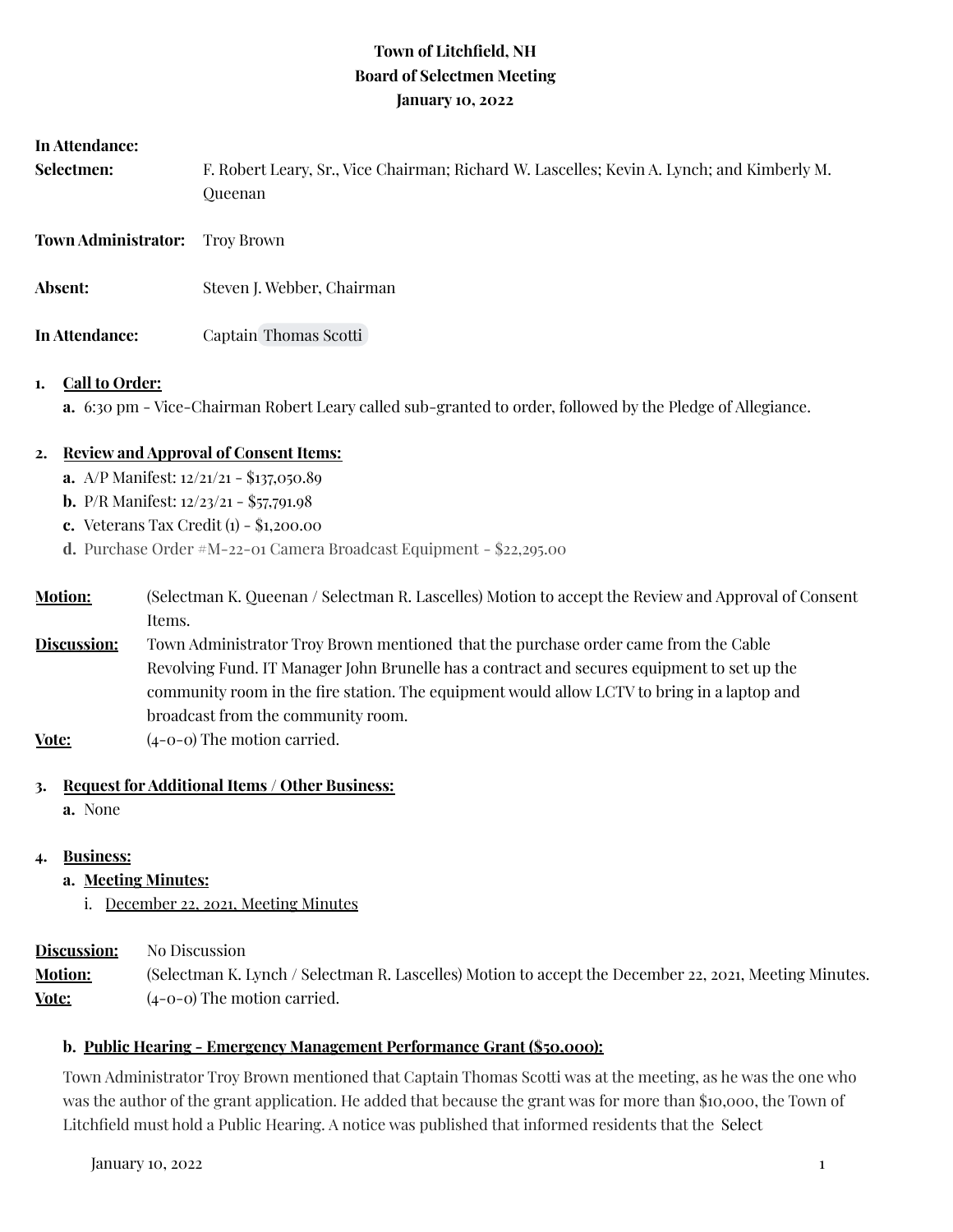Board would conduct a public hearing on Monday, January 10, 2022, at 6:30 pm at the Town Office Meeting Room, 2 Liberty Way, Litchfield, NH, to discuss acceptance of an Emergency Management Performance Grant for \$50,000 to purchase generators for the Town's Critical Communication System.

Captain Scotti commented that these were funds that were sub-granted to them by the HSCM through the State of New Hampshire. He noted that the funds were for critical infrastructure, and the Town needs standby generators in case there is a power outage. Captain Scotti stated that the grant was a matching grant, and this means that the State or Federal government supplies \$25,000, and the Town uses the \$25,000 already spent on the project as the match.

Mr. Brown stated that Mr. Brunelle wanted to be here for the presentation, but a family situation made that impossible.

Selectman Rich Lascelles asked Mr. Brown what type of plans the Town has if a resident runs out of oil, the furnace breaks, or something else was to occur. Mr. Brown stated that the Town has funds available for a situation similar to what was described. Because of the extremely cold temperatures, the Town of Litchfield would not be referring them elsewhere, and the Town would assist then work with them to get them on a regular program.

Mr. Brown said that if the community were dealing with extremely cold weather, ice storms, and a power outage for three days, the Emergency Management Director would formalize the Emergency Management Response Team. The Emergency Management Response Team would activate the plan, and Campbell High School would be used as a shelter.

Mr. Leary asked for a motion to open public comment.

**Motion:** (Selectman R. Lascelles / Selectman K. Queenan) to accept the terms and conditions of the Emergency Management performance Grant as presented in the amount of \$25,000 with a local match requirement of \$25,000 for the critical communication generator project.

| <b>Discussion:</b> | No Discussion                                                                                |
|--------------------|----------------------------------------------------------------------------------------------|
| Vote:              | $(4-0-0)$ The motion carried                                                                 |
| <b>Motion:</b>     | (Selectman R. Lascelles / Selectman K. Lynch) Motion to close the Public Hearing at 6:41 pm. |
| Discussion:        | No Discussion                                                                                |
| Vote:              | $(4-0-0)$ The motion carried                                                                 |
| <b>Motion:</b>     | (Selectman K. Lynch / Selectman K. Queenan) Motion to accept these funds.                    |
| Discussion:        | No Discussion                                                                                |
| Vote:              | $(4-0-0)$ The motion carried                                                                 |

### **c. Public Input @ 6:42:**

i. Joe Cabral, Brickyard Drive

Mr. Cabral stated that he still has residents who come up to him and tell him that they are not happy with certain things. He mentioned that one of the comments was that a resident was unhappy with Chief Fraitzl, but he would not get into that topic. The second topic was that a resident was disappointed with the utility vehicle. He noted that everyone feels that the utility vehicle should be fully marked so that residents can see the vehicle.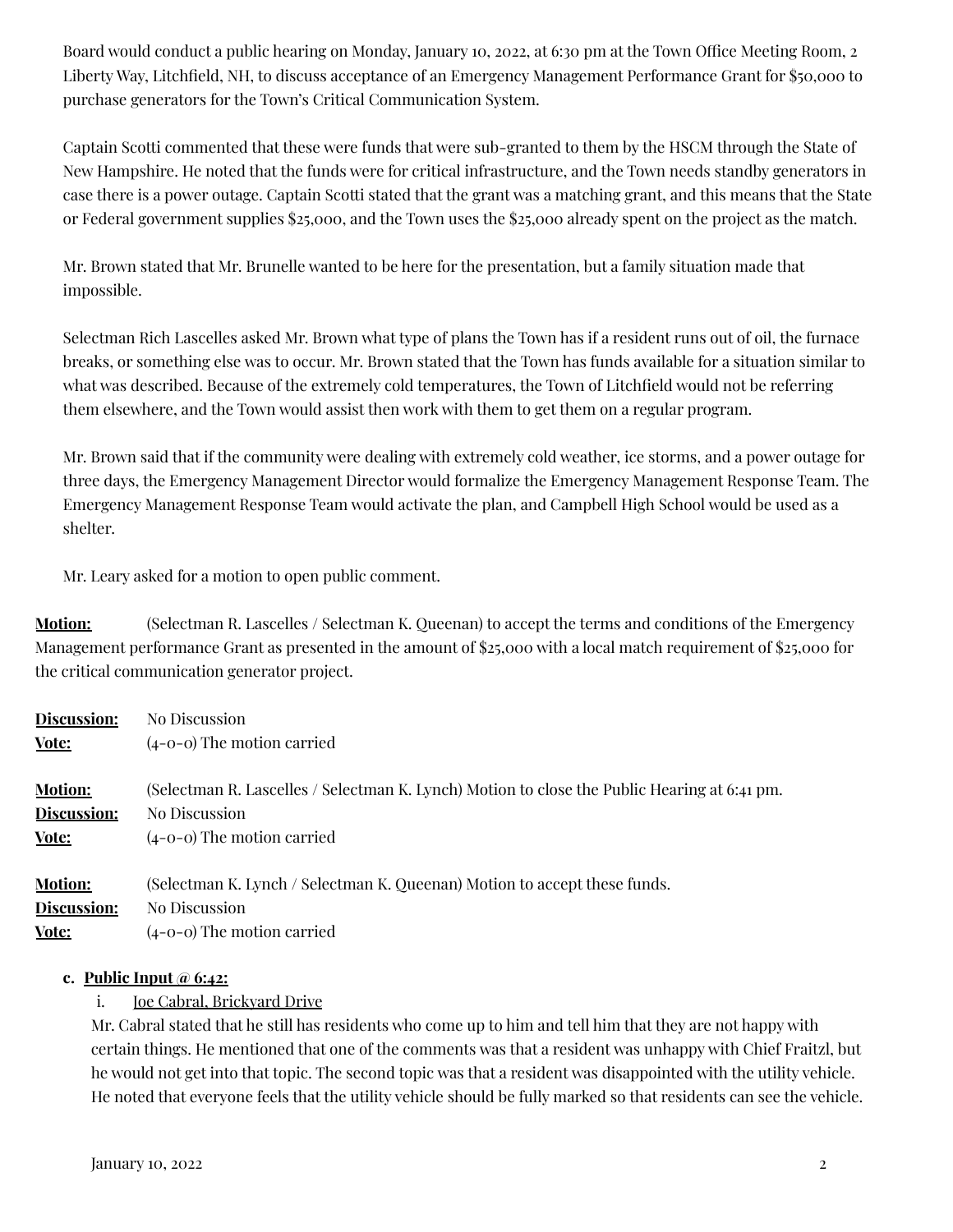Mr. Brown mentioned that if the Town is going to look at marking the utility vehicle, the Board then has to mark the other Town vehicles. The Board agreed that everyone should be treated the same, except for the Police Detective vehicle.

Public Input ended at 6:46 pm.

### **d. 2022 Warrant Article Review / Approval:**

Town Administrator Troy Brown updated the Warrant Articles for the Town. He noted that the Budget Committee approved all the Warrant Articles except for Article Nine, the fire engine. The Budget Committee wanted to show support for purchasing a fire engine but understood that they could not approve the Article, as it would put the Town over the tax cap.

Mr. Brown noted that the Planning Board would have four Articles, and this will cause him to renumber the Articles. The Town also received a Petition Article to increase the Veteran's Credit from \$500 to \$750. Town Clerk Theresa Briand received the Petition Article and confirmed that the signatures were from registered voters and residents of Litchfield. Mr. Brown also requested that the Select Board vote on the Operating Budget tonight, and he noted that Tuesday, January 11, 2022, is the deadline for Petition Articles.

#### **Article 4 - Operating Budget:**

Shall the Town vote to raise and appropriate as an operating budget, not including appropriations by special warrant articles and other appropriations voted separately, the amounts set forth in the budget posted with the warrant or as amended by the vote of the first session, for the purposes set forth therein, totaling \$7,413,037. Should this article be defeated, the default budget shall be \$7,364,547, [w](https://docs.google.com/spreadsheets/d/1i2zQPXSokEQmsmUZKumNU4-2dTWMvPcqzwjnf4KIcR8/edit?usp=sharing)hich is the same as last year with certain adjustments required by the previous action of the Town of Litchfield or by Law; or the governing body may hold one special meeting, in accordance with RSA 40:13, X and XVI, to take up the issue of a revised operating budget only. Estimated 2022 tax rate impact: \$0.09.

| <b>Motion:</b> | (Selectman K. Lynch / Selectman K. Queenan) Motion to recommend Article Four - The Operating |
|----------------|----------------------------------------------------------------------------------------------|
|                | Budget.                                                                                      |
| Discussion:    | No Discussion                                                                                |
| Vote:          | $(4-0-0)$ The motion carried                                                                 |

Recommended by Board of Selectmen (4-0-0) (Chairman Webber was absent) Recommended by Budget Committee (9-0-0)

### **Article 5 - Human Services and Health Agencies:**

Shall the Town vote to raise and appropriate the sum of \$21,255 to support Human Services and Health Agencies providing services to the Town of Litchfield. Estimated 2022 tax rate impact: \$0.02.

Recommended by Board of Selectmen (5-0-0) Recommended by Budget Committee (9-0-0)

### **Article 6 - Full-Time Highway Position:**

Shall the Town vote to establish a full-time Highway position effective July 1, 2022, for an estimated annual wage, benefit, and other related costs of \$85,607 and further vote to raise and appropriate the sum of \$41,736 for wages, benefits, and other related costs for the period of July 1, 2022, to December 31, 2022. Estimated 2022 tax rate impact: \$0.03.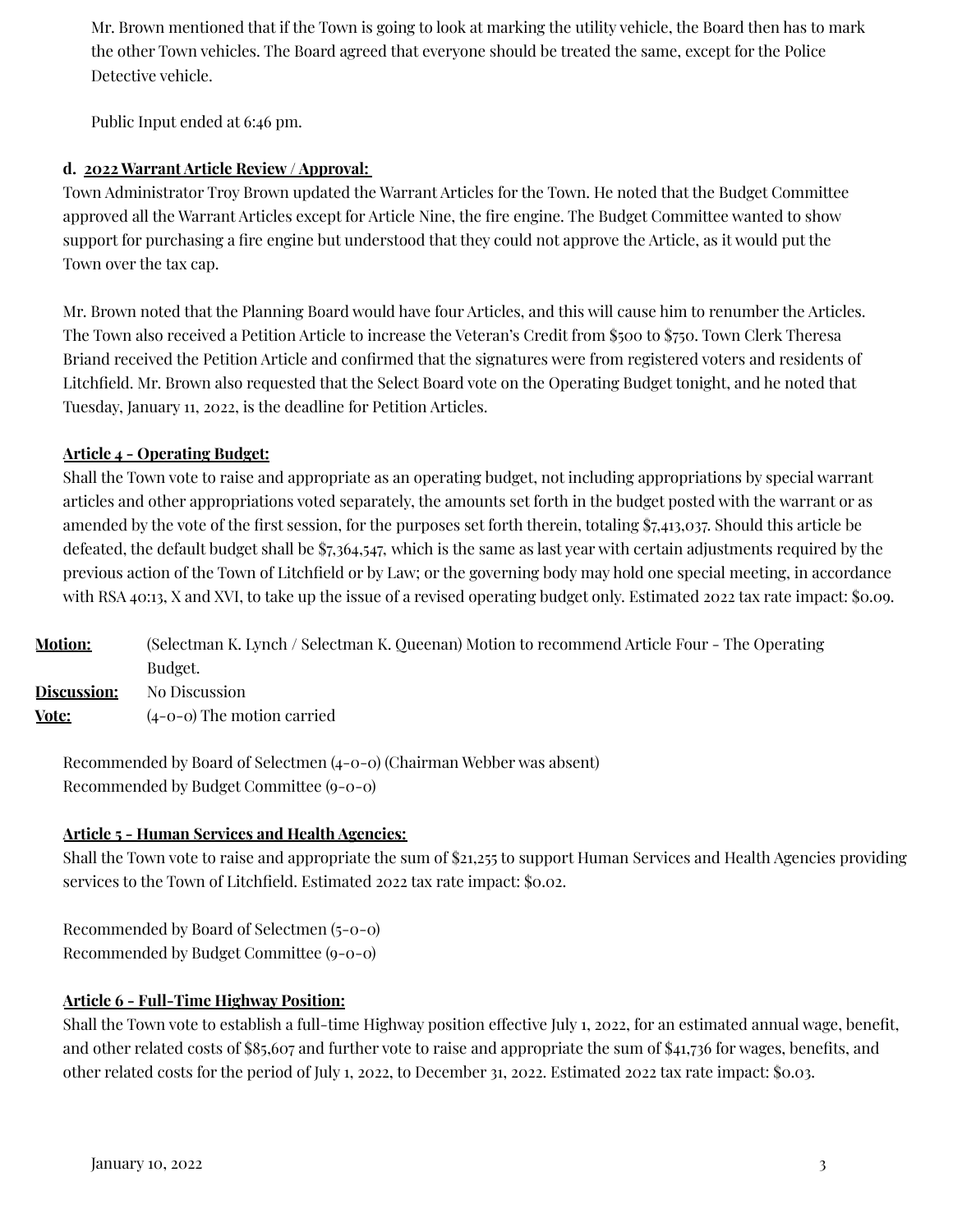Recommended by Board of Selectmen (5-0-0) Recommended by Budget Committee (9-0-0)

# **Article 7 - Full-Time School Resource Police Officer Position:**

Shall the Town vote to change the part-time School Resource Police Officer position to a full-time position effective July 1, 2022, at an estimated annual increase in wages, paid benefits, and other related costs of \$41,067 and further vote to raise and appropriate the sum of \$0.00 for wages, benefits and other related costs for the period of July 1, 2022, to December 31,

2022. Estimated 2022 tax rate impact: \$0.00.

Recommended by Board of Selectmen (5-0-0) Recommended by Budget Committee (9-0-0)

### **Article 8 - Part-Time Clerk Position:**

Shall the Town vote to establish a part-time clerk position to assist the Town Clerk / Tax Collector effective July 1, 2022. This position would be assigned to a 20 hour work week with no paid benefits at an estimated annual wage and other related costs of \$18,323 and further vote to raise and appropriate the sum of \$9,144 for wages and other related costs for the period of July 1, 2022, to December 31, 2022. Estimated 2022 tax rate impact: \$0.01.

Recommended by Board of Selectmen (4-0-1) Recommended by Budget Committee (9-0-0)

### **Article 9 - Fire Engine Lease Purchase:**

(CIP Plan Action YR 2022 - Replace 1995 Fire Engine)

Shall the Town vote to authorize the selectmen to enter into a five year lease-purchase agreement for the sum of \$703,984 for the purpose of lease purchasing a fire engine with equipment and attachments for the Fire Department and to raise and appropriate the sum of \$147,948 for the first year's payment for that purpose. This lease agreement contains an escape clause. Estimated 2022 tax rate impact: \$0.12.

Recommended by Board of Selectmen (5-0-0)

Not Recommended by Budget Committee (3-6-0) (Could not recommend because of the tax cap)

# **Article 10 - Property Revaluation Expendable Trust Fund:**

Shall the Town vote to raise and appropriate \$25,000 to be placed in the Property Revaluation Expendable Trust Fund established in 2021. This sum is to come from the unassigned fund balance and no amount to be raised from new taxation. Estimated 2022 tax rate impact: \$0.00.

Recommended by Board of Selectmen (4-1-0) Recommended by Budget Committee (6-3-0)

# **Article 11 - Technology & Communication Expendable & Communication Expendable Trust Fund:**

Shall the Town vote to raise and appropriate the sum of \$12,000 to be placed in the Technology & Communication Expendable Trust Fund as previously established? This sum is to come from the unassigned fund balance and no amount to be raised from new taxation. Estimated 2022 tax rate impact: \$0.00.

Recommended by Board of Selectmen (5-0-0)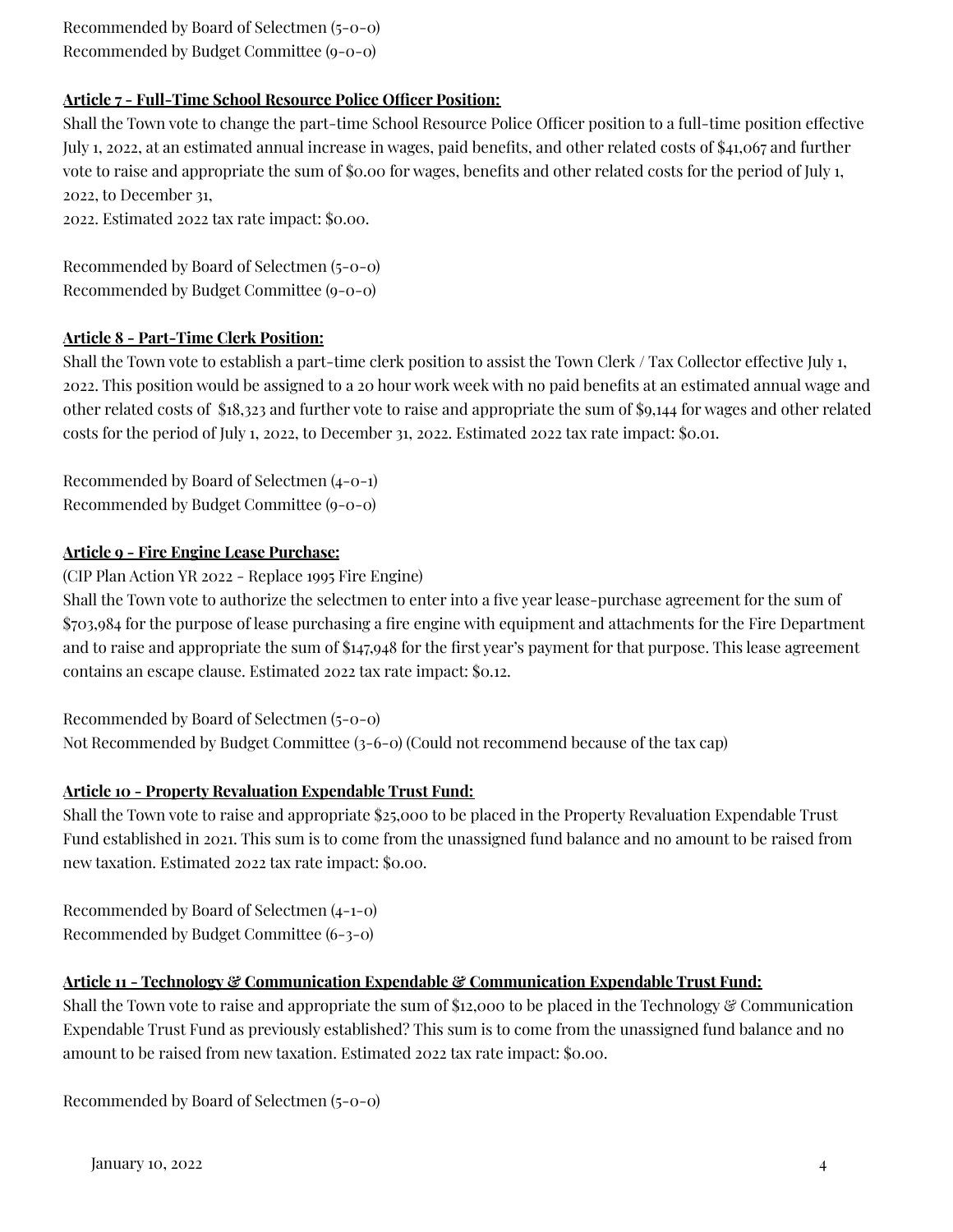Recommended by Budget Committee (8-1-0)

### **Article 12 - Fire Vehicle and Equipment Repair Expendable Repair Trust Fund:**

Shall the Town vote to raise and appropriate \$25,000 to be placed in the Fire Vehicle and Equipment Repair Expendable Trust Fund as previously established? This sum is to come from the unassigned fund balance and no amount to be raised from new taxation. Estimated 2022 tax rate impact: \$0.00.

Recommended by Board of Selectmen (4-1-0) Recommended by Budget Committee (6-3-0)

Mr. Lascelles asked Mr. Brown what the Town would need to do regarding using an alternative funding mechanism for the purchase of a new fire engine. Mr. Brown stated that the Town learned that ARPA funds could be used to purchase police and fire equipment. The guidelines gave an example of purchasing a fire engine.

Mr. Brown mentioned that one of his concerns was keeping Article Nine on the Warrant and having most voters vote against purchasing a new fire engine. Typically 'no' means 'no,' and the Town would not be able to discuss the purchase of a fire engine for another year. But he wondered if 'no' also meant 'no' regarding the use of ARPA funds to purchase a new fire engine. Mr. Brown stated that he will reach out to legal counsel about possibly adding a sentence to the Article that reads, 'no means no does not apply to this if other funding is available.' Mr. Brown noted that he would like to know what would happen if the Article passes, but the Board then decides to use the ARPA funds instead.

### **Article 13 - Public Works Expendable Trust Fund:**

Shall the Town vote to raise and appropriate the sum of \$80,000 for deposit into the Public Works Expendable Trust Fund as previously established? This sum is to come from the unassigned fund balance and no amount to be raised from new taxation. Estimated 2022 tax rate impact: \$0.00.

Recommended by Board of Selectmen (5-0-0) Recommended by Budget Committee (7-2-0)

Mr. Brown commented that if Article 13 passes, the Town might look into purchasing a couple of used plow trucks. He noted that three plow trucks are currently out of service, and the fleet is old. Mr. Brown stated that:

- i. The 2010 International, one of the newer trucks, has an issue with the fuel system. Road Agent Kevin Brown was only able to get the truck to go about 30 mph. The truck is currently in the repair shop.
- ii. The older State surplus truck has an issue with the rear axle. Mr. Brown stated that the spring c-clamp that holds the axle together snapped and broke.
- iii. The other State surplus truck is out of service due to rust and other issues that will likely cause it not to return to the fleet.

Selectman Lascelles asked about the flash-freeze last week. Mr. Brown stated that there was an accident right when the flash-freeze occurred. One of the Town trucks was on Alburquerque and slid off the road, and the sander fell out of the truck. Once the sander fell, it snapped and was considered totaled. Mr. Brown said that the Town filed an insurance claim and secured a new sander from Massachusetts. The truck is 100% back in service.

### **Article 14 - Conservation Fund Cap Amendment:**

Shall the town vote to amend the 2014 vote regarding the deposit of Land Use Change Tax funds into the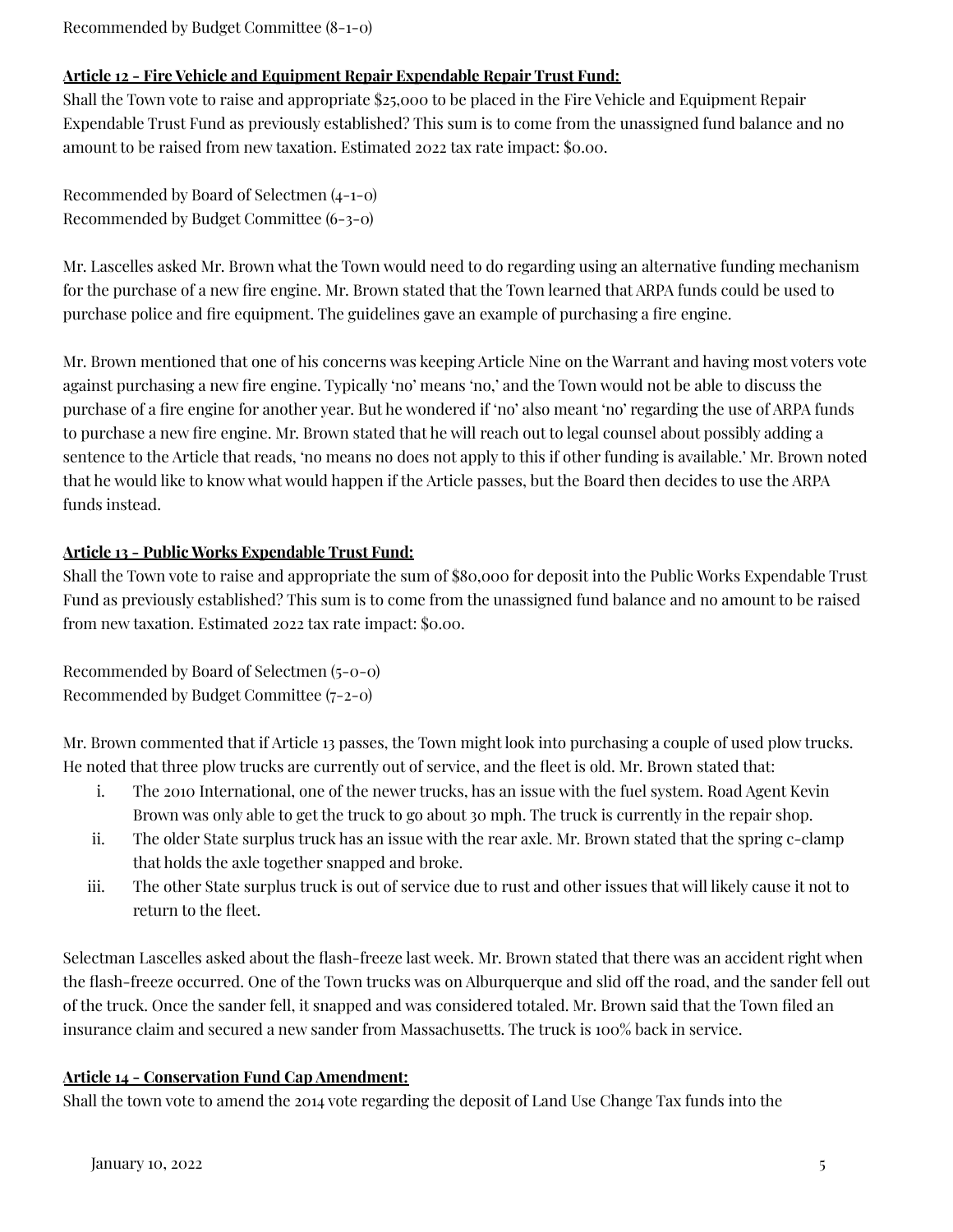Conservation Fund to allow the balance of the Conservation Fund to accumulate up to \$2,500,000. The current limit is \$1,000,000.

Recommended by Board of Selectmen (5-0-0) Recommended by Conservation Commission (0-0-0)

# **Article 15 - Farmland Capital Reserve Fund:**

Shall the Town vote to raise and appropriate the sum of \$35,408.71 to be placed in the Farmland Capital Reserve Fund as previously established? This sum is to come from the Land Use Change Tax Fund as previously established, which represents land use change tax revenue received as of December 31, 2021, but not transferred to the Conservation Fund in accordance with the \$1,000,000 cap established in 2014. No amount to be raised from new taxation. Estimated 2022 tax rate impact: \$0.00.

Recommended by Board of Selectmen (5-0-0) Recommended by Budget Committee (8-1-0) Recommended by Conservation Commission (0-0-0)

# **Article 16 - By Petition:**

To see if the Town will vote to increase the Veterans' Tax Credit and the All Veterans' Tax Credit from \$500 to \$750 per year? Mr. Brown said that assuming the Town has the same number of eligible recipients (400), this will cost an additional \$100,000 with an estimated 2022 tax rate impact of \$0.08.

Because of a conflict of interest, the Selectmen did not vote to recommend the Petition Article.

### **d. Preliminary Discussion Regarding Personnel Policy Changes:**

Mr. Brown stated that he was only presenting the personnel policy changes and not asking the Board to act on the changes. He will bring the policies back at a later meeting for a vote.

# **i. Earned Time Buyout Minimum:**

Mr. Brown reviewed the Town Buyback and the Union Buyback policies. He mentioned that the Union Buyback requires that the employees will be eligible for buyback provided that they have at least ten days remaining banked. He commented that non-union employees had sold their Earned Time back to the Town and later found themselves without any Earned Time to use when they needed it.

Mr. Brown mentioned that the Union Buyback policy works well because the employee has to leave ten days banked in case something happens. He would like the Non-Union Buyback Policy to be the same as the Union Buyback Policy regarding the ten banked days.

# **ii. Two Week Notice Requirement:**

Mr. Brown reviewed the Town Two-Week Notice and the Union Two-Week Notice policies. He mentioned that the Union Buyback requires employees to provide a two-week notice, or their Earned Time Buyback would be reduced by 50%. Currently, the Non-Union employees can walk into the office and say they quit and not provide a two-week notice without a penalty. Mr. Brown described the management issues that can occur when employees do not provide proper notice.

Mr. Brown mentioned that copying the Union Two-Week Policy would provide an incentive for the employee to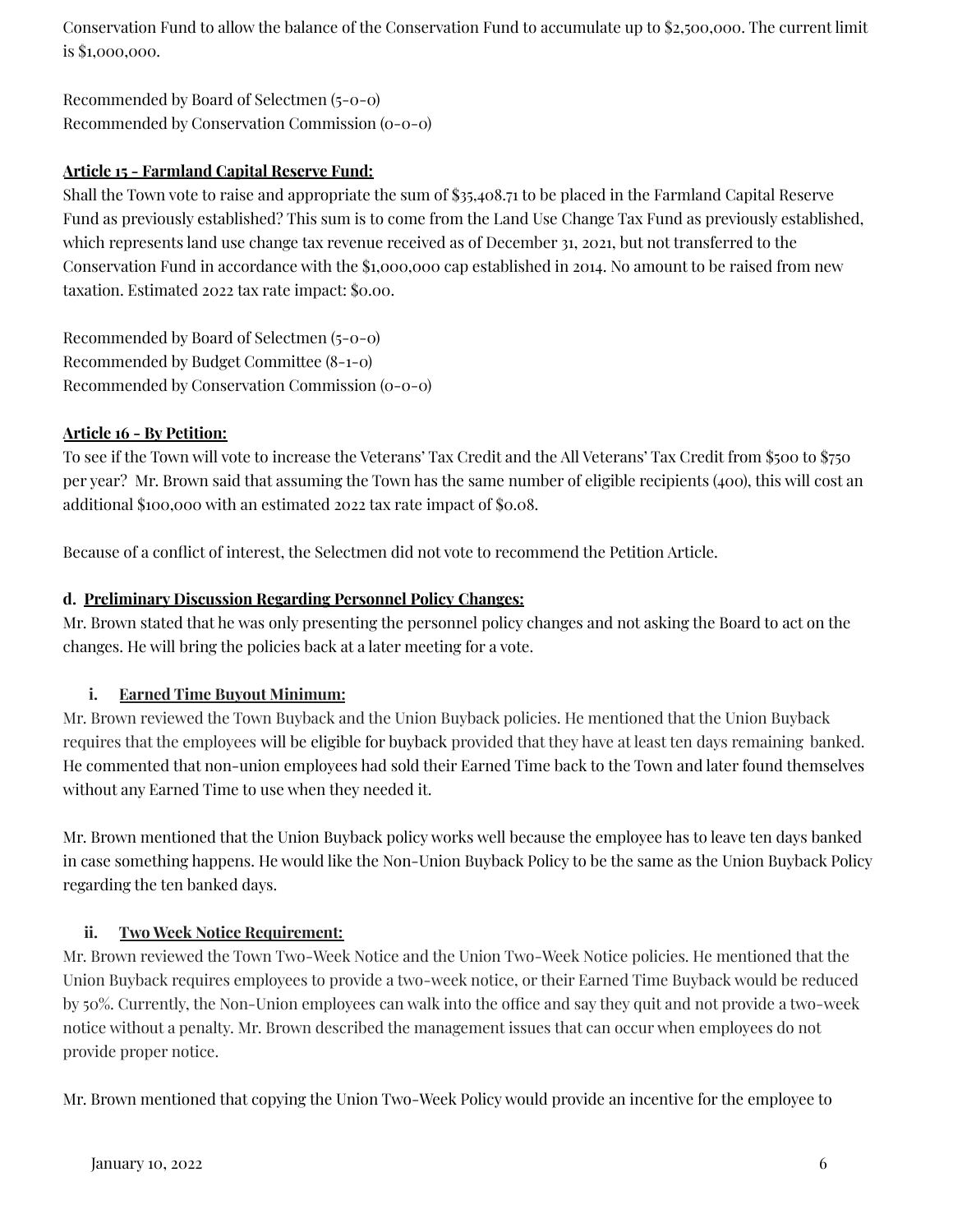provide a two-week notice and not be penalized. He noted that the Select Board would be provided language that gives them discretionary authority. If an employee cannot provide a two-week notice, the Select Board would have the authority to waive the requirement. This would be on a case-by-case basis.

Selectman Leary commented that he was not in favor of taking away 50% of something that someone has earned. He pointed out that if an employee is fired, that employee can still get all 100% of their Earned Time paid out. Ms. Queenan asked if this would only affect new employees and the older employees would be grandfathered under the current policy. Mr. Brown mentioned that this would be a revised policy, and all employees would be made aware of the revision. The policy would be effective on the date that the Select Board provided.

# **e. Review Credit Card Policy:**

Mr. Brown commented that the employees would have to have check requests in the past. He noted that since the pandemic started, and everything has moved electronically, the Town has done many transactions with credit cards. The Town has \$30,000 in credit, and below are the employees who have access to a Town Credit Card.

| Employee             | Amount      |  |  |
|----------------------|-------------|--|--|
| John Brunelle        | \$10,000.00 |  |  |
| Ben Sargent          | \$5,000.00  |  |  |
| Kevin Brown          | \$2,500.00  |  |  |
| <b>Frank Fraitzl</b> | \$2,500.00  |  |  |
| Karen White          | \$2,500.00  |  |  |
| <b>Troy Brown</b>    | \$2,500.00  |  |  |
| Vicki Varick         | \$2,500.00  |  |  |
| Theresa Briand       | \$2,000.00  |  |  |
| Gerry Pilon          | \$500.00    |  |  |
| Total                | \$30,000.00 |  |  |

# **Purpose:**

To establish those procedures under which Department Heads will control the use of the Credit Card assigned to them. These procedures are intended to accomplish the following:

- 1. To ensure that the procurement with credit cards is accomplished in accordance with the policy and procedures established by the Board of Selectmen.
- 2. To enhance productivity, significantly reduce paperwork, improve controls, and reduce the overall cost associated with small purchases.
- 3. To ensure appropriate internal controls are established within each department, procure with credit cards so that they are used only for authorized purchases.
- 4. To ensure that the Town bears no legal liability from inappropriate use of Credit Cards.

# **Use of Credit Cards:**

The credit card is to be used for town purchases only. Cash advances through bank tellers or automated teller machines are prohibited.

The credit card will not be used for personal purchases of any kind. Use of the credit card for personal purchases or expenses with the intention of reimbursing the Town is prohibited.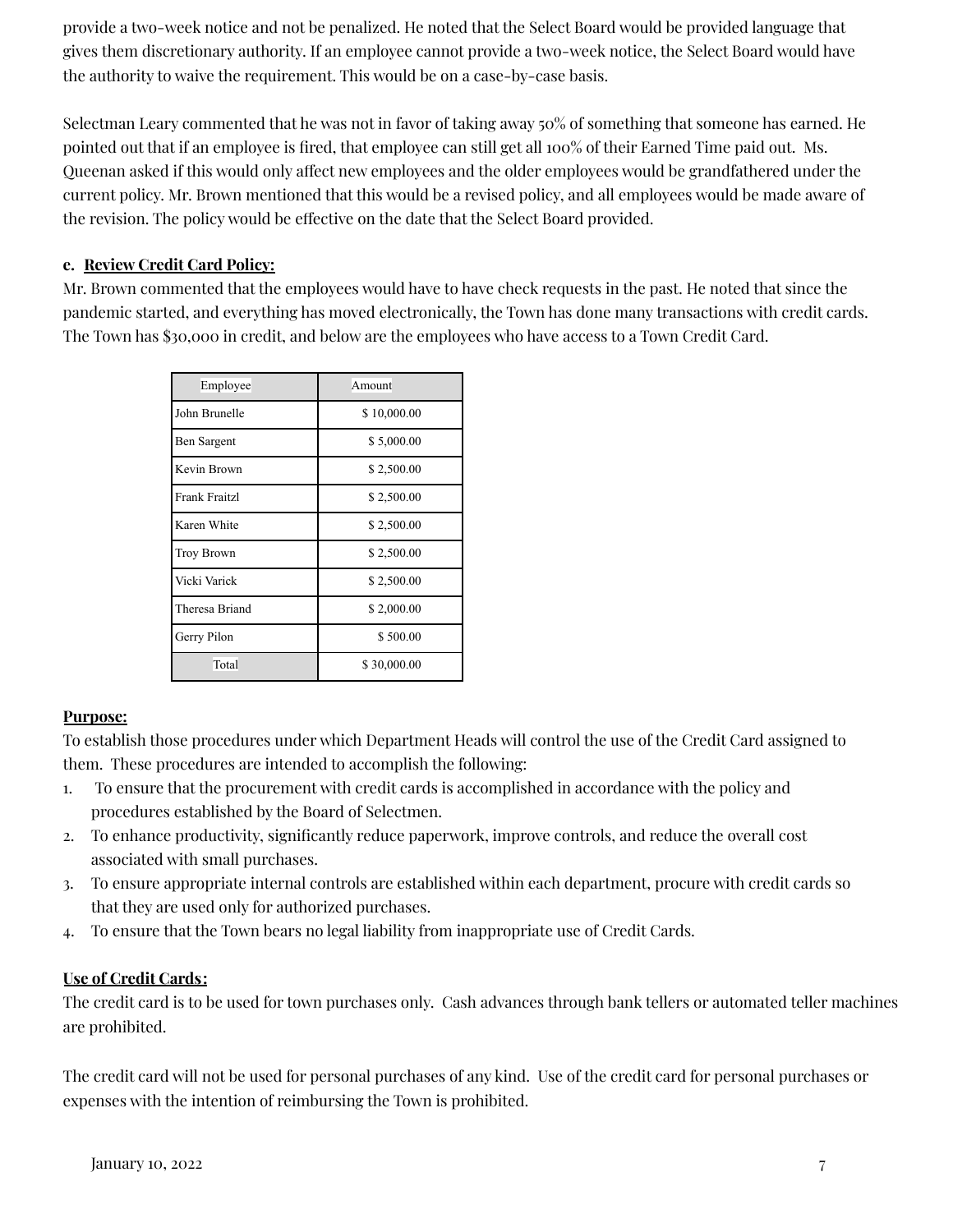Each credit card is embossed with the cardholder's name and shall not be lent to any other person. Cardholders are responsible for the security of the credit card. All precautions shall be used to maintain the confidentiality of the cardholder's account numbers and the expiration date of the credit card.

All purchases made with a credit card must adhere to purchasing requirements in the Town's purchasing policy.

### **f. Review Fund Balance Policy:**

Town Administrator Troy Brown commented that law requires that the Town have a Fund Balance Policy. The Fund Balance has different categories:

- i. Nonspendable Fund Balance
- ii. Restricted Fund Balance
- iii. Committed Fund Balance
- iv. Assigned Fund Balance
- v. Unassigned Fund Balance

2021 Fund Balance Retention Established at Tax Rate Setting is \$2,430,296.00 or 9.68% retention.

#### **Uses of the Unassigned Fund Balance:**

- i. Cash flow Town's operations (school, county, Town, grants)
- ii. Avoid Tax Anticipation Notes (TAN's)  $2k$  to  $4k$  fee plus interests 90 days  $\mathcal{C}$  loss investment income.
- iii. Reduces Banking Fees (minimum daily balance)
- iv. Investment Interests
- v. Tax stabilization one-time capital project costs
- vi. Financial stability resulting in the stable tax rate
- vii. Creditworthiness / reduced interests on loans
- viii. Unexpected revenue losses
- ix. Unanticipated expenditures, emergencies, court orders

### **Recommended Retention Guidelines by GASB and the DRA:**

- i. Maintain at least general fund operating expenditures
- ii. Department of Revenue Administration (DRA) recommends 5% to 17%, and Litchfield is currently 9.62%

The Select Board's policy is to strive to maintain an appropriate level of unassigned fund balance in its general fund equal to 8% to 12%.

### **g. CMA Engineers Contract - Litchfield Landing Cooperative Feasibility Study:**

Town Administrator Troy Brown reminded the Select Board that Litchfield Landing applied for a grant, but they could not receive the grant. The grant had to be funneled through the Town. Litchfield Landing is looking to have an existing conditions study of their infrastructure in the park. The primary issue is with the water distribution, but they will also look at the sewer, the electric, and other issues.

Litchfield Landing put out an RFP and selected CMA Engineers, Inc. to do the work. The grant was for \$25,000, and CMA Engineers, Inc bid came in at \$23,900.

**Motion:** (Selectman R. Lascelles / Selectman K. Lynch) I move to authorize the Litchfield Landing Cooperative Feasibility Study to CMA Engineers, Inc. in the amount of \$23,900.00.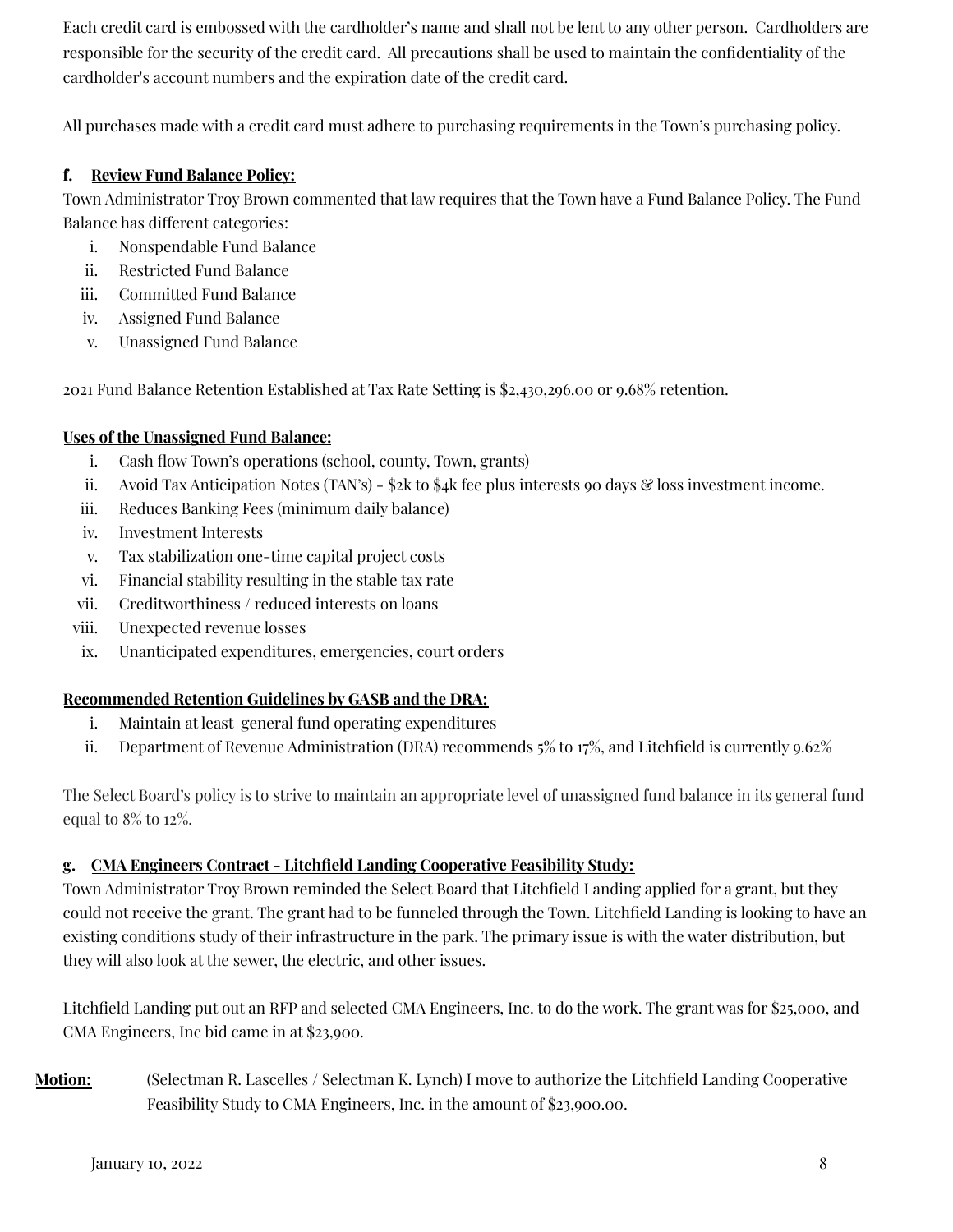#### **h. Other Business:**

a. None

#### **i. Town Administrator Report:**

Town Administrator Troy Brown mentioned that he had already reported on the plow truck accident and how they were very lucky that nobody was hurt and the truck was not damaged. Mr. Brown added that three plow trucks are out of service, and he hopes that at least one truck will be returned to the fleet.

The Budget Committee hearing is this Thursday at 7 pm. The hearing will be at the CHS auditorium.

The Town has a vacant position for a Deputy Clerk. Ms. Briand has advertised for the position and is meeting with qualified applicants.

Mr. Brown mentioned that the Town received an updated plan from the NH-DHHS regarding isolating/quarantining because of Covid-19.

#### **a. Persons who should isolate:**

i. Any person who tests positive for Covid-19 or has symptoms of Covid-19 while awaiting testing regardless of vaccination status, previous infection, or lack of symptoms.

#### **b. Recommended Action:**

- i. Stay home and away from others (including people in your household) for at least five days.
- ii. Isolation can end after day five if you are fever-free (off fever-reducing medications) for at least 24 hours and other symptoms improve.
- iii. If the fever has been present in the prior 24 hours, or if other symptoms are not improving, then you should continue to isolate until fever-free and symptoms are improving for at least 24 hours, or until after ten days of isolation.
- iv. For ten days:
	- a. Wear a well-fitting medical face mask when around other people.
	- b. Avoid people who are immunocompromised or at high risk for severe disease.
	- c. Avoid travel, if possible.

Note: per CDC guidance, you can take an antigen test on day five before ending isolation and, if positive, you should continue to isolate for a total of 10 days. Individuals and businesses/organizations can consider but do not have to adopt this testing strategy.

#### **c. Persons who should quarantine after being exposed to someone with Covid-19:**

- i. Household contacts who either:
	- a. Unvaccinated; or
	- b. Not 'up to date' on receiving all recommended Covid-19 vaccine doses. (including booster dose)

#### **d. Recommended Action:**

i. Stay home and away from others for five days after the last exposure.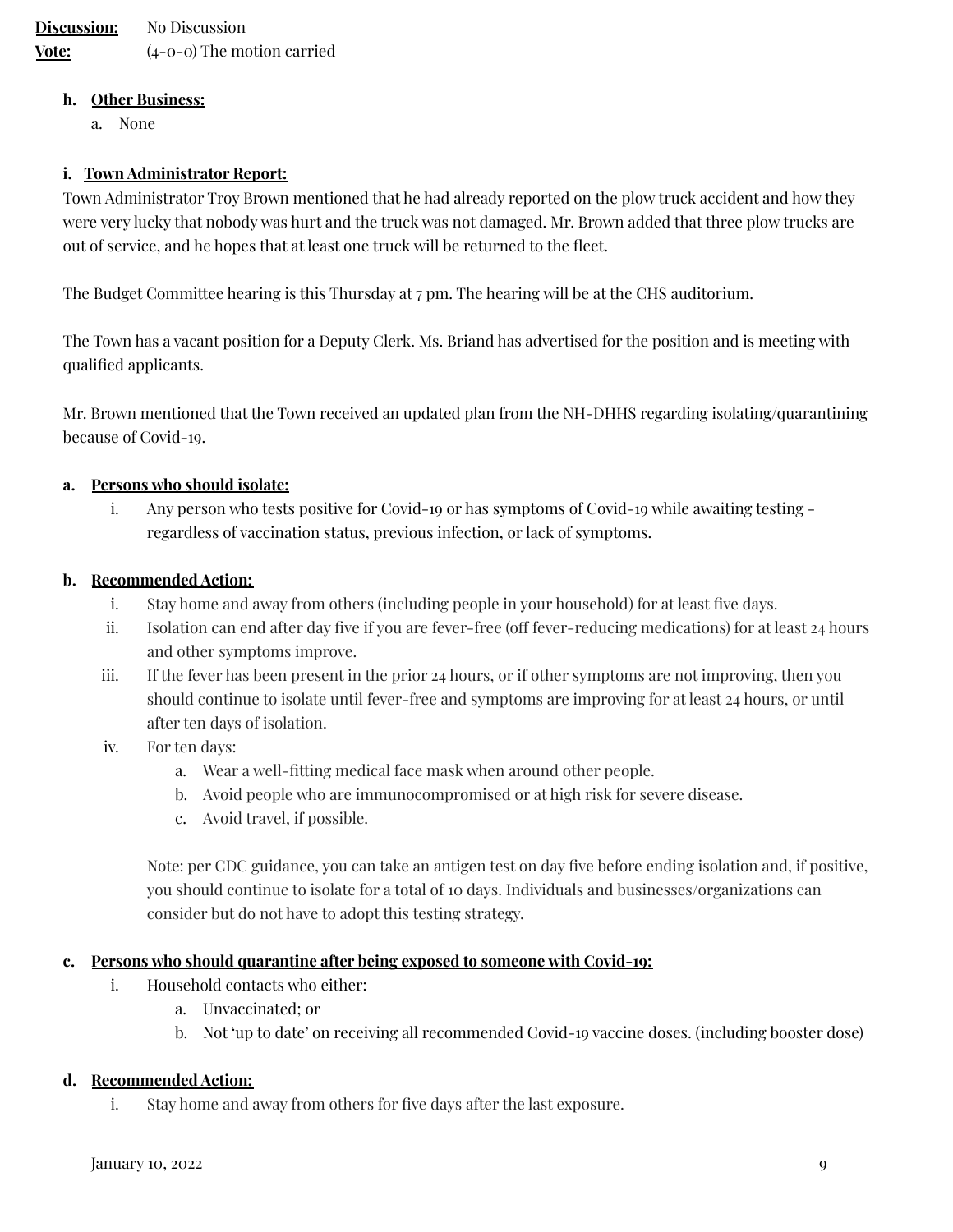- ii. Watch for symptoms for COVID-19 for ten days after the last exposure, and get tested if symptoms develop.
- iii. Get tested at least five days after the exposure, even if no symptoms develop. If positive, move to isolation.
- iv. For ten days:
	- a. Wear a well-fitting medical face mask when around other people.
	- b. Avoid people who are immunocompromised or at high risk for severe disease.
	- c. Avoid travel, if possible.

### **e. Persons who do not need to quarantine after being exposed to someone with Covid-19:**

- i. Lower risk exposures in the community setting (ex. Non-household contacts)
- ii. Household contacts who are 'up-to-date' on receiving all recommended Covid-19 vaccine doses.
- iii. Unvaccinated household contacts who are within 90 days of testing positive for Covid-19 by antigen or PCR-based testing.

# **f. Recommended Action:**

- i. Wear a well-fitted face mask around other people for ten days, especially in indoor settings.
- ii. If symptoms develop, stay home and get tested for Covid-19.
- iii. Get tested for Covid-19 on day five, even if you do not have symptoms.
- iv. If testing is positive, follow the isolation recommendations above.

Mr. Brown commented that the recommendation for fully vaccinated persons is that they can come to work but they must wear a well-fitted mask for ten days. He believes it is in the best interest of the staff to request that even fully vaccinated personnel stay home for the first five days. After the first five days, the person would need to test negative before returning to work. Once back at work, the person must wear a mask for five days.

# **5. Selectmen Reports:**

# **a. Selectman S. Webber:**

- i. **Emergency Management Team** Nothing to report
- ii. **Recreation Commission** Nothing to report
- iii. **School Facilities Improvement Committee** Nothing to report
- iv. **Capital Improvement Planning Committee** Nothing to report

# **b. Selectman R. Leary - Budget Committee:**

Selectman R. Leary commented that the Budget Committee would meet on Thursday in the CHS auditorium for a Budget Hearing.

# **c. Selectman R. Lascelles - Heritage Commission:**

Nothing to report.

# **d. Selectman K. Lynch - Conservation Commission:**

Nothing to report.

# **e. Selectman K. Queenan - Planning Board & NRPC:**

# **i. Planning Board-**

Selectman K. Queenan mentioned that the Planning Board would meet on Tuesday, January 12, at 7 pm. The meeting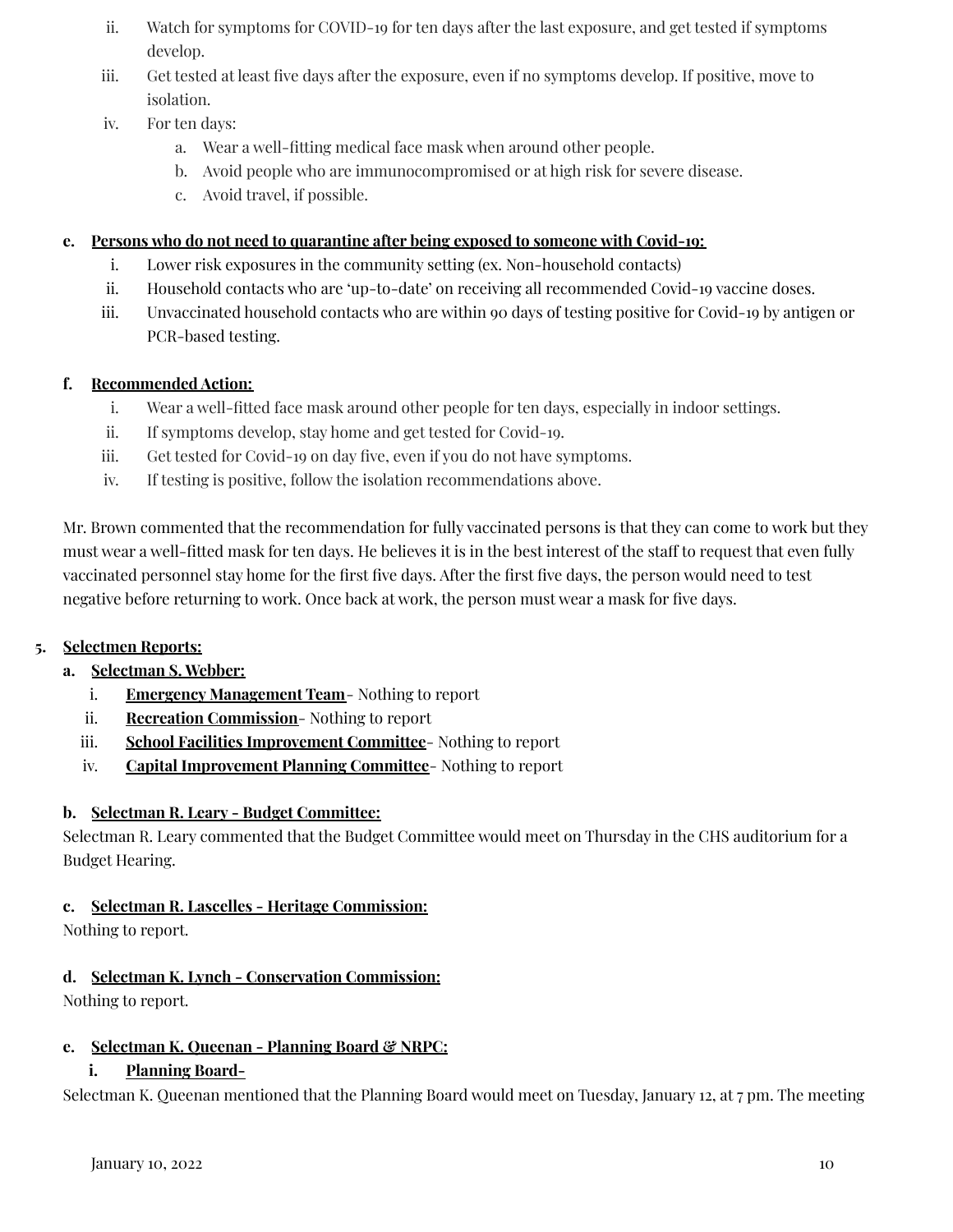will be a Public Hearing to consider changes to the Litchfield zoning and site plan regulations. She mentioned that there would be four Articles in March 2022, and one of them will be regarding the floodplain conservation district. The Planning Board just found out they were only including non-residential property. They are going to add residential property. The Planning Board is also looking at all four commercial districts. (two in the north and two in the south)

They are looking at regulating the size of warehouses to 75,000 square feet or less. Anything from 75,001 to 150,000 square feet, you can get a conditional permit, and anything over 150,000 would not be allowed.

The next regular Planning Board meeting is on January 18 at 7 pm.

Mels has requested a site plan adjustment. They want to get their winter light show ready for next year.

### **ii. NRPC-**

Ms. Queenan stated that the next Commissioner meeting would be on March 16, at 7 pm. Ms. Queenan added that she would like to get a sub-committee together to work with the NRPC.

### **6. Items Removed From Consent:**

**a.** None

# **7. Non-Public:**

Vice-Chairman Robert Leary mentioned that the Board would be entering Non-Public Session under RSA §91-A:3. II(a) - Dismissal, Promotion, or Compensation of Any Public Employee, and a second RSA §91-A:3 II(a) - Dismissal, Promotion or Compensation of Any Public Employee. He asked for a motion to enter Non-Public at 8:00 pm.

**Discussion:** None **Motion:** (Selectman R. Lascelles / K. Lynch) So moved. **Roll Call:**

| Vote: | $(4-0-0)$ The motion carried. |     |
|-------|-------------------------------|-----|
|       | d. Selectman K. Lynch         | Yes |
|       | c. Selectman R. Lascelles -   | Yes |
|       | b. Selectman R. Leary         | Yes |
| a.    | - Selectman K. Queenan        | Yes |
|       |                               |     |

### **7. Reconvene:**

| Discussion:    | None                                                                                |
|----------------|-------------------------------------------------------------------------------------|
| <b>Motion:</b> | (Selectman Lascelles/Selectman Lynch) motioned to adjourn the Non-Public Session at |
|                | 8:42 pm.                                                                            |
| Vote:          | $(4-0-0)$ The motion carried.                                                       |

### **8. Adjournment:**

# **Discussion:** None

**Motion:** (Selectman Lascelles/Selectman Lynch) motioned to adjourn the Public Session and seal the Non-Public minutes indefinitely because it was determined that divulgence of the information likely would adversely affect the reputation of any person other than a member of the Board at 8:42pm. **<u>Vote:</u>** (4-0-0) The motion carried.